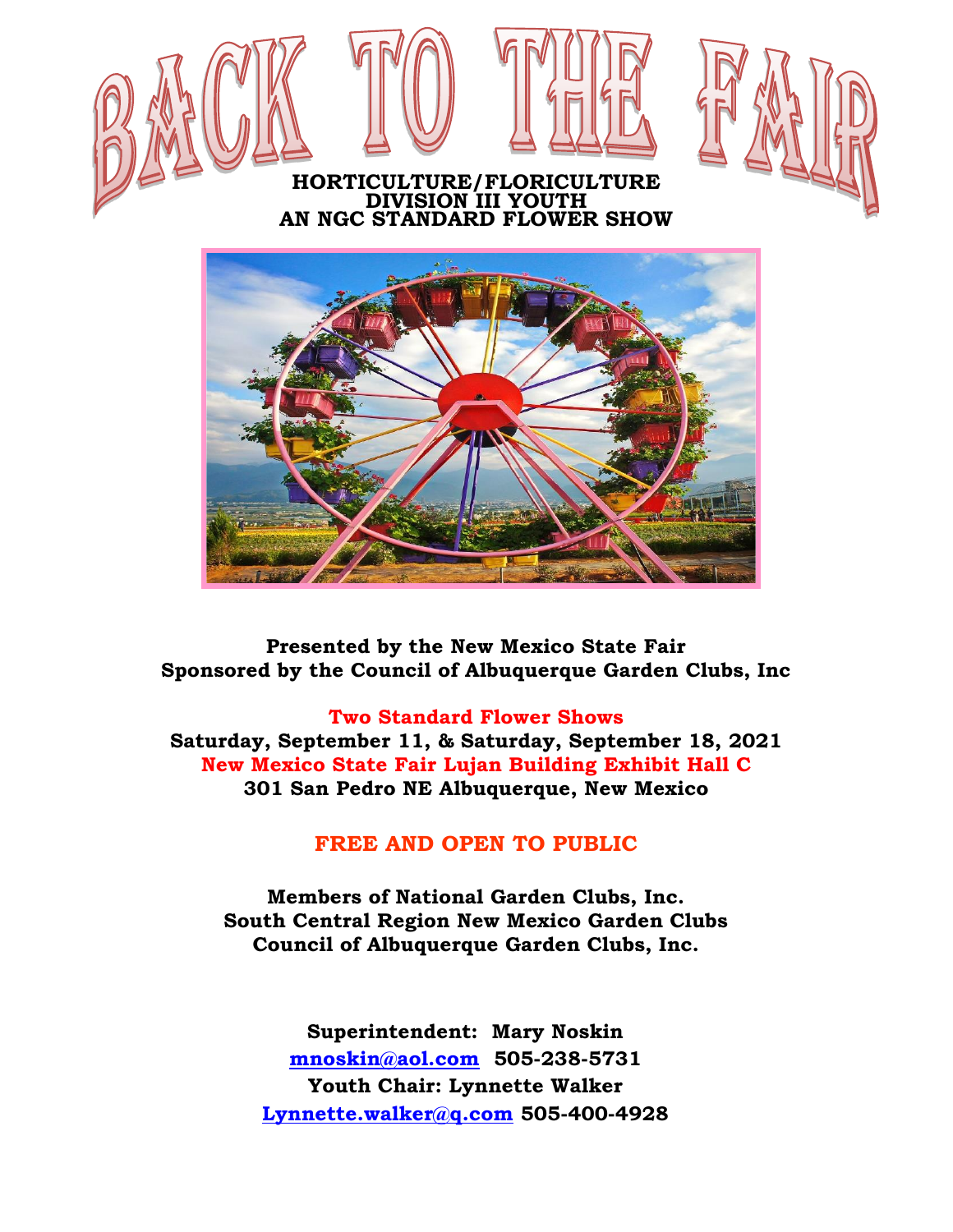# **General Rules**

- 1. Open to all young people through age 18. All Youth exhibits can be entered by the youth or, on behalf of the youth by a teacher, organization leader, parent, or family member. It is recommended that the youth be present when possible. *NGC (National Garden Club) Handbook for Flower Shows,* 2017 Edition, pages 87-88.
- 2. Entry tags may be obtained in advance at the Albuquerque Garden Center, 10120 Lomas NE, (505) 296-6020, and the Lujan Building Exhibit Hall C during the Fair. All classes in Horticulture and Design will be subdivided by age of exhibitor.
- 3. Exhibitors should write their age in the upper right-hand corner of each entry card. Entry cards will be further marked by the show committee. Age group of exhibitors will be denoted by the color of the entry card. (Note: all participants younger than four (4) will receive a lavender participation ribbon.)
	- a. Juniors age four (4) through seven (7) Pink Tags
	- b. Intermediates age eight (8) through eleven (11) Yellow Tags
	- c. Middle School age twelve (12) through fourteen (14) Green Tags
	- d. High School age fifteen (15) through eighteen (18) Purple Tags
	- e. Special Needs -- any age Blue Tags
- 4. Entries for the Saturday, September 11, Youth Show will be accepted between 4:00 pm and 6 pm on Friday, September 10, and, on Saturday, September 11, between 7:00 am and 9:00 am. For the Saturday, September 18, Youth Show entries will be accepted Friday, September 17, between 4:00 pm and 6:00 pm, and on Saturday, September 18, between 7:00 am and 9:00 am. Arrangements have been made to allow exhibitors to enter through **Gate 1,** proceed to Lujan Building Exhibit Hall C. Park behind the building to unload your exhibit. Your car must be moved by 9:30 am. If you wish to return, park in designated parking (parking pass will be available) area where there will be a shuttle to bring you back to the Lujan Building Exhibit Hall C. It is recommended that you arrive with enough time for completing the entry tags and placing entries.
- 5. All entries must be completed and placed by 9:30 am the day of the Show. You **MUST** be off the floor by 9:30 am. **No exceptions will be made**.
- 6. Judging will begin promptly at 10:00 am
- 7. Decision of the judges is final. Awards may be withheld if not merited.
- 8. There must be an emphasis on FRESH plant material. No artificial plant material is permitted in any exhibit in either Division. A small amount may be used for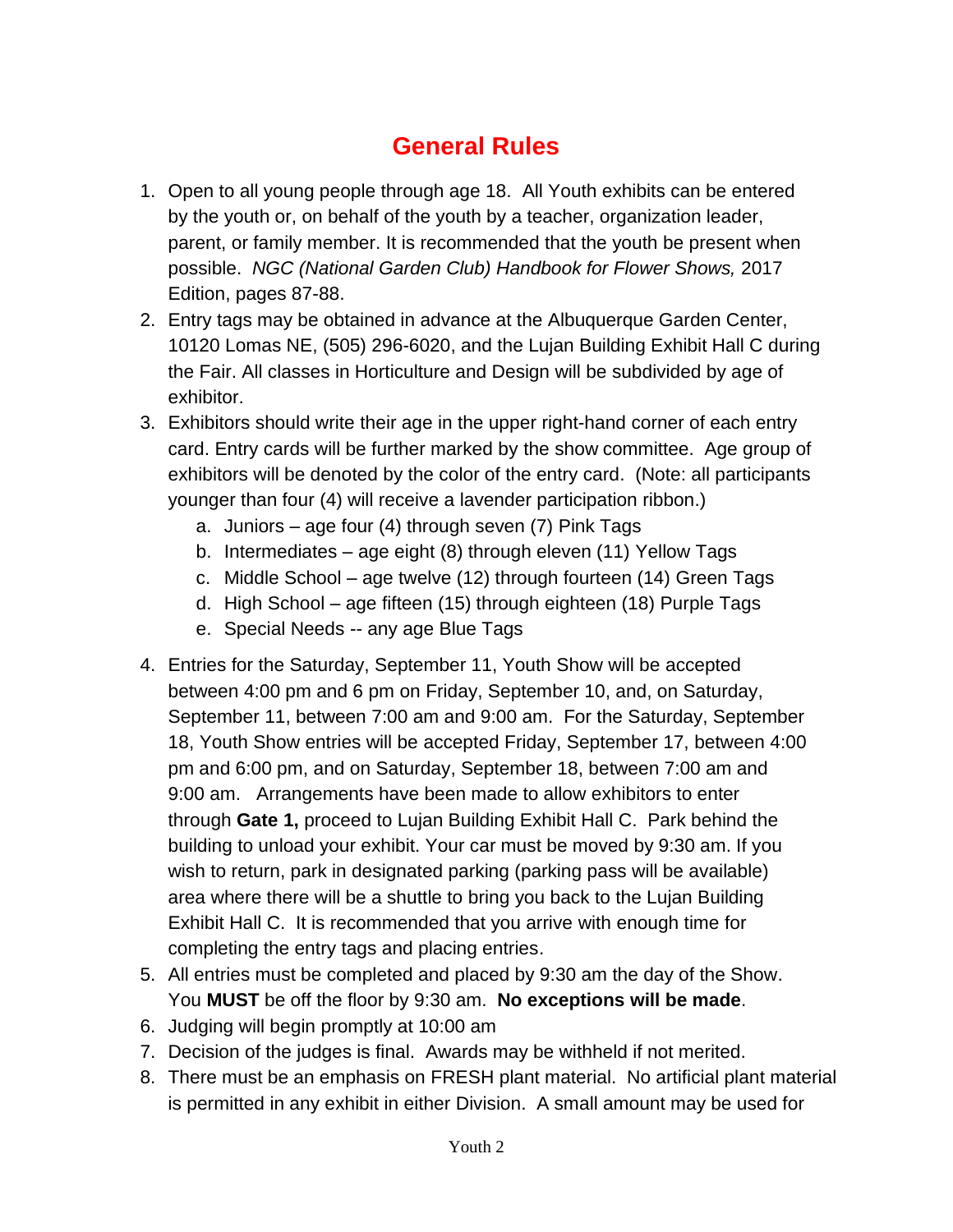staging by Show Committee. Wilted horticulture specimens and/or designs will be removed from the show by the Show Committee.

- 9. Each exhibitor is limited to one entry per Class in Design Section B.
- 10.Container-grown plants and designs should be inconspicuously labeled with the exhibitor's name.
- 11.Noncompetitive exhibits will be placed for display only.
- 12.To be accepted, plant material on the protected list of the Wildflower Law of New Mexico must have the common name and the botanical name listed. Plant material must have been legally obtained from the exhibitor's private property for horticultural exhibits or from other private property with permission where appropriate if used in design exhibits. For a list of New Mexico's endangered plant species, use the following link:

<http://www.emnrd.state.nm.us/SFD/ForestMgt/Endangered.html>

13.Exhibitor recognizes that marketing of the New Mexico State Fair and its grounds requires use of photography and video. Exhibitor expressly grants to the New Mexico State Fair the irrevocable, assignable right and license to take, use, and publish exhibitor images and property without the need for any other approval. Exhibitor releases the New Mexico State Fair, its agents, or assignees, from all claims related to the licenses that have been granted in this release.



hiur (Fran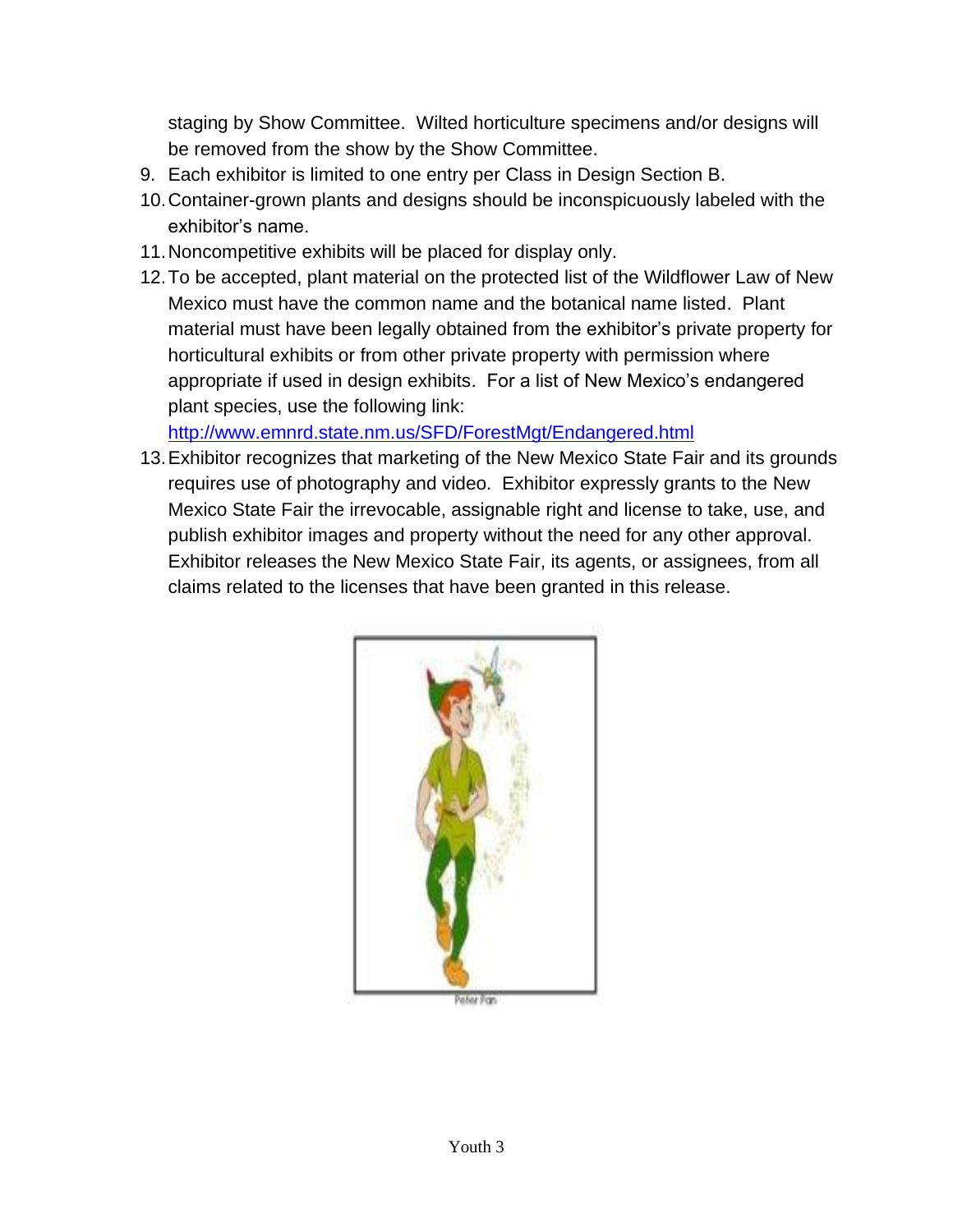## **Awards**

- 1. The standard National Garden Clubs (NGC) Scales of Points are used to judge each Youth Exhibit.
- 2. The NGC Standard System of Awarding is used in all Sections.

a. Only one first place (blue) ribbon per Class or subclass; must score 90 or above.

b. Only one second place (red) ribbon per Class or subclass; must score 85 or above.

c. Only one third place (yellow) ribbon per Class or subclass; must score 80 or above.

d. One or more Honorable Mention (white) ribbons as merited; must score 75 or above.

- 3. A minimum score of ninety (90) is required to win an NGC Youth Top Exhibitor Award.
- 4. Judges will consider ages and abilities of exhibitors when evaluating the exhibits.
- 5. Those not yet age four by August 31, 2021, will be awarded a lavender participation ribbon and will not be judged.
- 6. One (1) **State Fair Special Award** may be given in Sections A, B, and C for each age category for a total of fifteen (15) **State Fair Special Awards.** One (1) **Youth Achievement Award** may be given to the overall most outstanding exhibit in Section A, B, and C, for a total of three (3) **Youth Achievement Awards**.
- 7. At the Awards Presentation on Sunday, September 19,2021, at 5:00 PM, a **Sweepstakes Award** will be given to the youth with the most blue ribbons in Section A, Horticulture, and one for the most blue ribbons in Section B, Design, for a total of two (2) **Sweepstakes Awards**. Ribbons won in the adult classes do not count. The exhibitor must have won ribbons in each youth shows to qualify for the Sweepstakes Awards. Ties will be broken by counting red ribbons and if necessary, yellow ribbons. This is a rosette of green/white ribbons.

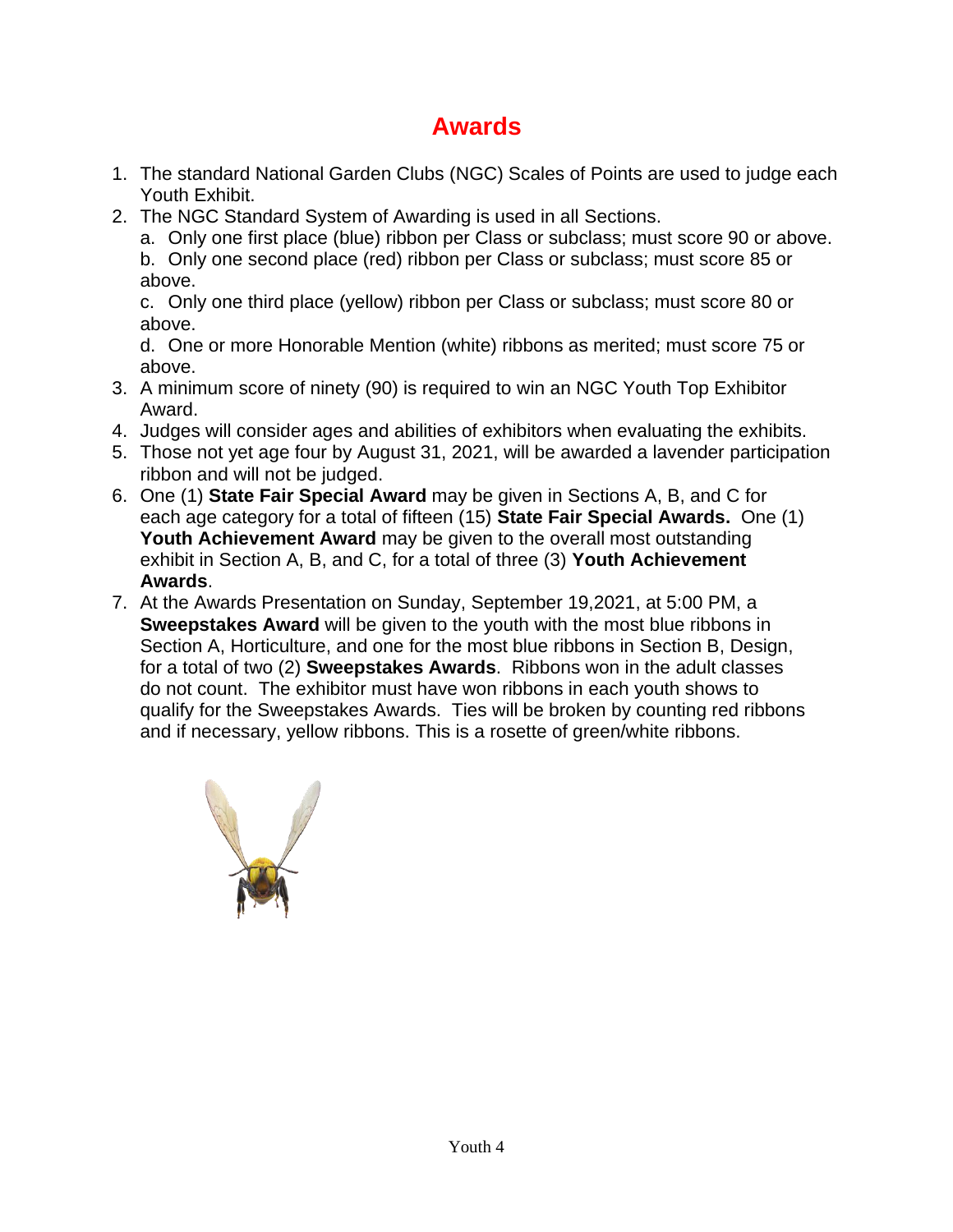# **Horticulture Rules**

- 1. All entries must have been grown by the exhibitor.
- 2. Container-grown plants must have been the property of and cared for by the exhibitor for at least sixty (60) days.
- 3. Pots may be no larger than 12 inches in diameter and 15 inches high.
- 4. Exhibitors may enter one of each kind, variety, or color in each class.
- 5. Entries with naturally occurring foliage on stems should not have the leaves removed except those below the water level in the container.
- 6. Entries should be correctly named with the binomial name or currently acceptable scientific designation (Ask for help!). The correct binomial name or currently acceptable scientific designation is **required** for a State Fair Special Award.
- 7. Entry cards in the Horticulture Division will be categorized by the following colors:
	- a. Juniors, age 4-7 Pink
	- b. Intermediates, age 8-11 Yellow
	- c. Middle School, age 12-14 Green
	- d. High School, age 15-18 Purple
	- e. Special Needs (regardless of age) Blue
- 8. Classes may be divided as to kind, variety, and color as well as age level of the exhibitor.
- 9. Refer to "Horticulture Rules" as stated in Division I (Horticulture) of the State Fair Standard Flower Show Schedule.

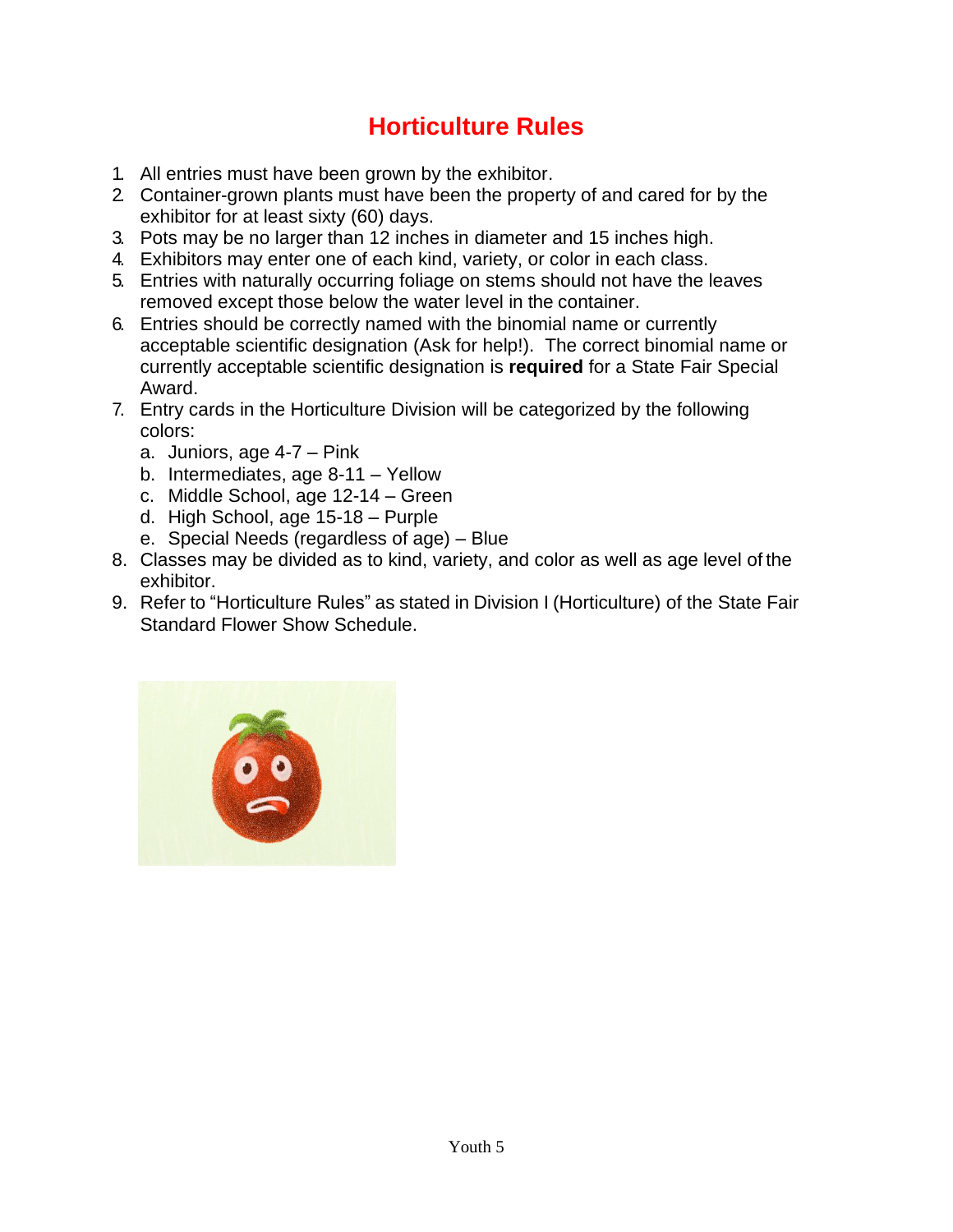### **Section A – Horticulture "WE CAN'T WAIT TO SEE YOU Classes 1-11**

Exhibits in this section are eligible for one (1) **Youth Achievement Award**, fifteen (15) **State Fair Special Awards** (one for each category)**,** and one (1) **Sweepstakes Award.**

Specimens must have been grown by exhibitor and have been in their possession for at least 90 days.

- **Class 1**. Marigold, 1 bloom
- **Class 2.** Dahlia, 1 bloom
- **Class 3**. Rose, 1 stem with bloom
- **Class 4**. Cosmos, 1 bloom
- **Class 5**. Other
	- (a) 1 bloom
		- (b) 1 spray

**Class 6**. Exhibit of 3 stems

- (a) Same variety
- (b) Mixed classes

#### **Class 7**. Any fruit or vegetable

Must have been grown by exhibitor and have been in their possession for at least ninety (90) days, except for early maturing crops such as lettuce, radishes, watercress, etc. Will be displayed on white paper plates provided by the Show Committee.

- (a) 1 large (e.g., pumpkin)
- (b) 3 medium same kind (e.g., zucchini, chilies, tomatoes)
- (c) 5 small same kind (e.g., cherry tomatoes, beans, radishes)

**Class 8. Container Grown Plants:** Must have been in the exhibitor's possession for at least sixty (60) days.

- (a) 1 plant only
- (b) 1 planter, with 2 or more plants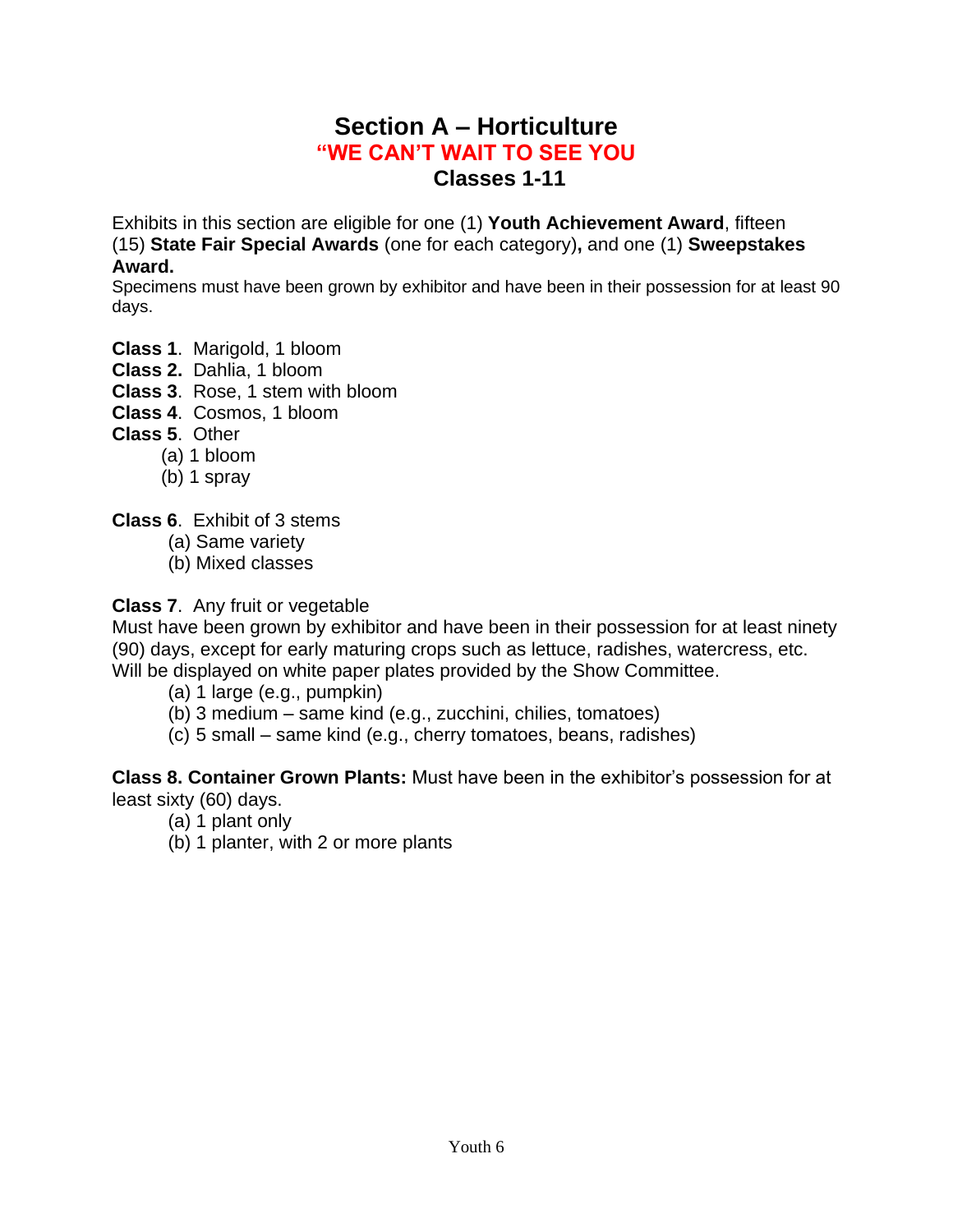**Class 9. Arboreal specimens** must not exceed 30" in length from the cut end to apical tip and include several nodes. Must have been in exhibitor's possession for at least six (6) months.

- (a) 1 branch with bloom
- (b) 1 branch with fruit
- (c) 1 branch grown for foliage.

**Class 10. Seeds & Pods.** Must have been grown by exhibitor and have been in exhibitor's possession for at least 90 days. 3 stems, with bloom or seed.

- (a) Seedpod, fresh. Will be displayed on a white paper plate furnished by the show committee.
- (b) Seedpod, dried. Will be displayed on a white paper plate furnished by the show committee.

**Class 11.** Herbs must have been grown by exhibitor and have been in their possession for at least 90 days.

- (a) 3 stems, foliage only
- (b) 3 stems, with bloom or seed

#### **Categories:**

4-7 years 8-11 years 12-14 years 15-18 years

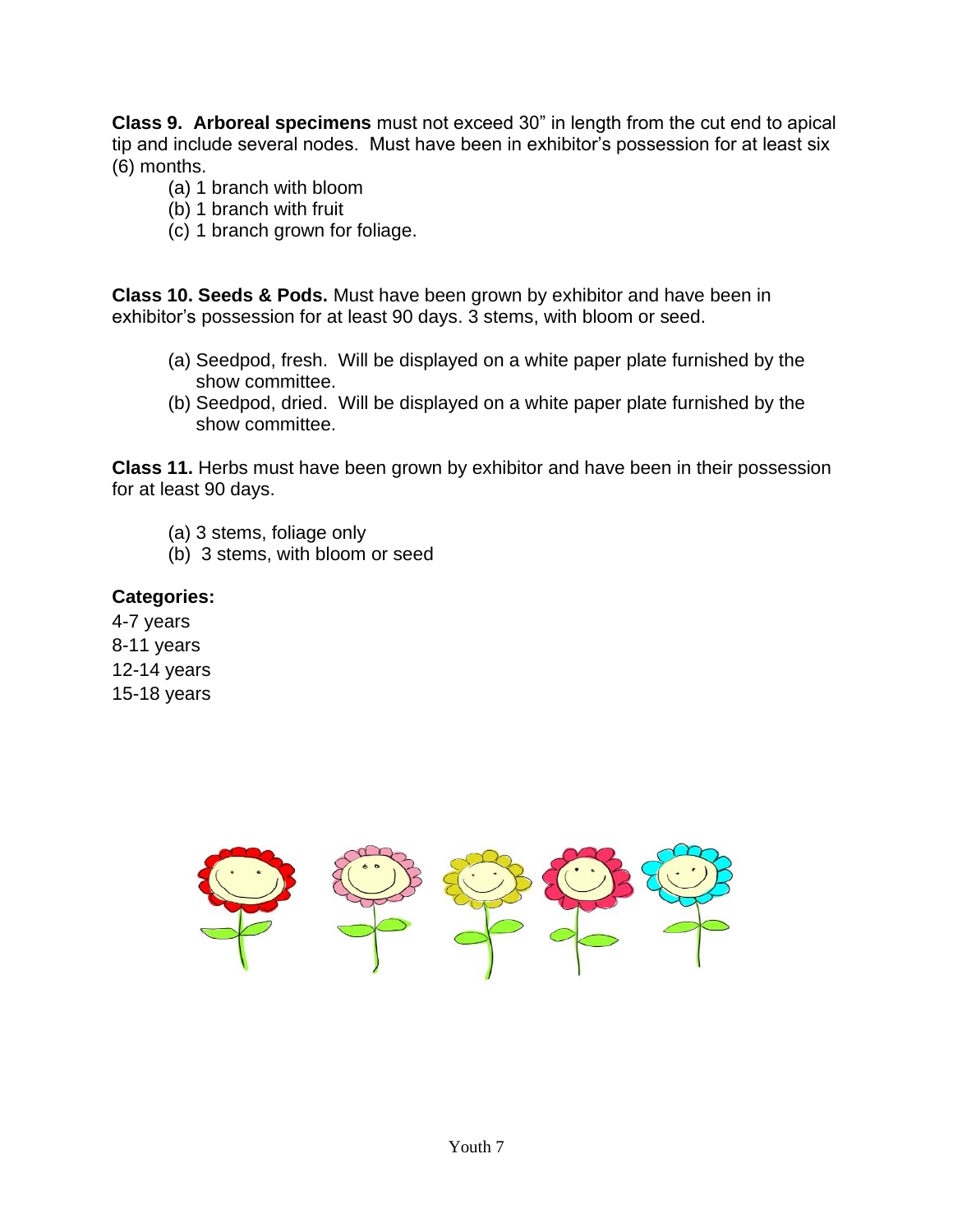# **Design Rules**

- **1.** All NGC policies and rules apply.
- **2.** All entries must have been created solely by the exhibitor.
- **3.** The exhibitor need not have grown plant materials in these classes.
- **4.** Only one entry may be entered in each class by each exhibitor.
- **5.** Accessories are permitted in all classes.
- **6.** No artificial plant materials may be used.
- **7.** Fruits or vegetables may be used; if cut, they must be sealed unobtrusively with plastic wrap or other sealer.
- **8.** No prepared food products are allowed in any exhibit.
- **9.** Each exhibit must contain some plant material.
- **10.** All plant material used in the design should be identified on a card provided by the exhibitor and included with the entry tag. Exhibitors may further title their entries if desired, with a title or an explanation on the card.
- **11.** Each Class is subdivided by age group.
- **12.** Entry tags in the Design Division will be categorized by the following colors:
	- a. Juniors, age 4-7 Pink
	- b. Intermediates, age 8-11 Yellow
	- c. Middle School, age 12-14 Green
	- d. High School, age 15-18 Purple
	- e. Special Needs (regardless of age) Blue
- **13.** Refer to "Design" as stated in Division II (Design) of the State Fair Standard Flower Show Schedule.

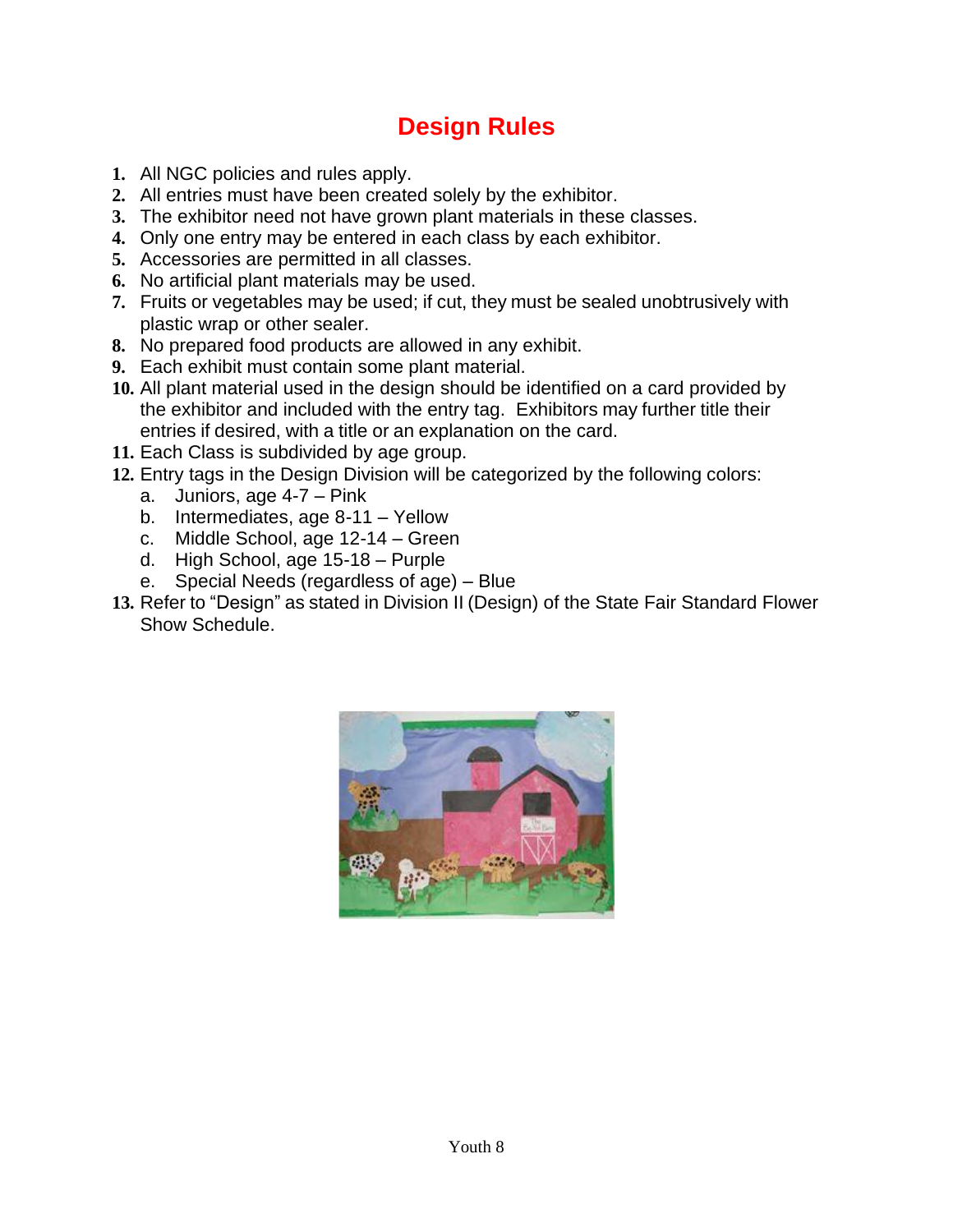### **Section B Design "WOOLY LAMB'S EAR" Class 12-14**

*This Section is eligible for one (1) Youth Achievement Award,* fifteen (15) **State Fair Special Awards** (one for each category), and one (1) **Sweepstakes Award.**

**Class 12. "Papas**" **Potato Head** made of fruits and/or vegetables and/or flowers and/or seeds. To be displayed on some type of base (supplied by exhibitor) such as a tray, platter, or plaque, so that it can be moved. May be no larger than 6" in diameter.

Categories: 4-7 years 8-11 years 12-14 years 15-18 years

**Class 13. "Cows Around" Any Necklace** –using fresh, dried or a combination of plant material. Maximum of 18" in diameter. The necklace will be displayed on a necklace stand provided by the show committee.

Categories: 4-7 years 8-11 years 12-14 years 15-18 years

**Class 14. "A Daring Act "–** A Dinosaur or a lizard made of fruits and/or vegetables and/or flowers and/or seeds. To be displayed on some type of base, such as a tray, platter, plaque, etc., so that it can be moved. **ALL DRIED MATERIA**L. May be no larger than 12" in diameter.

Categories: 4-7 years 8-11 years 12-14 years 15-18 years